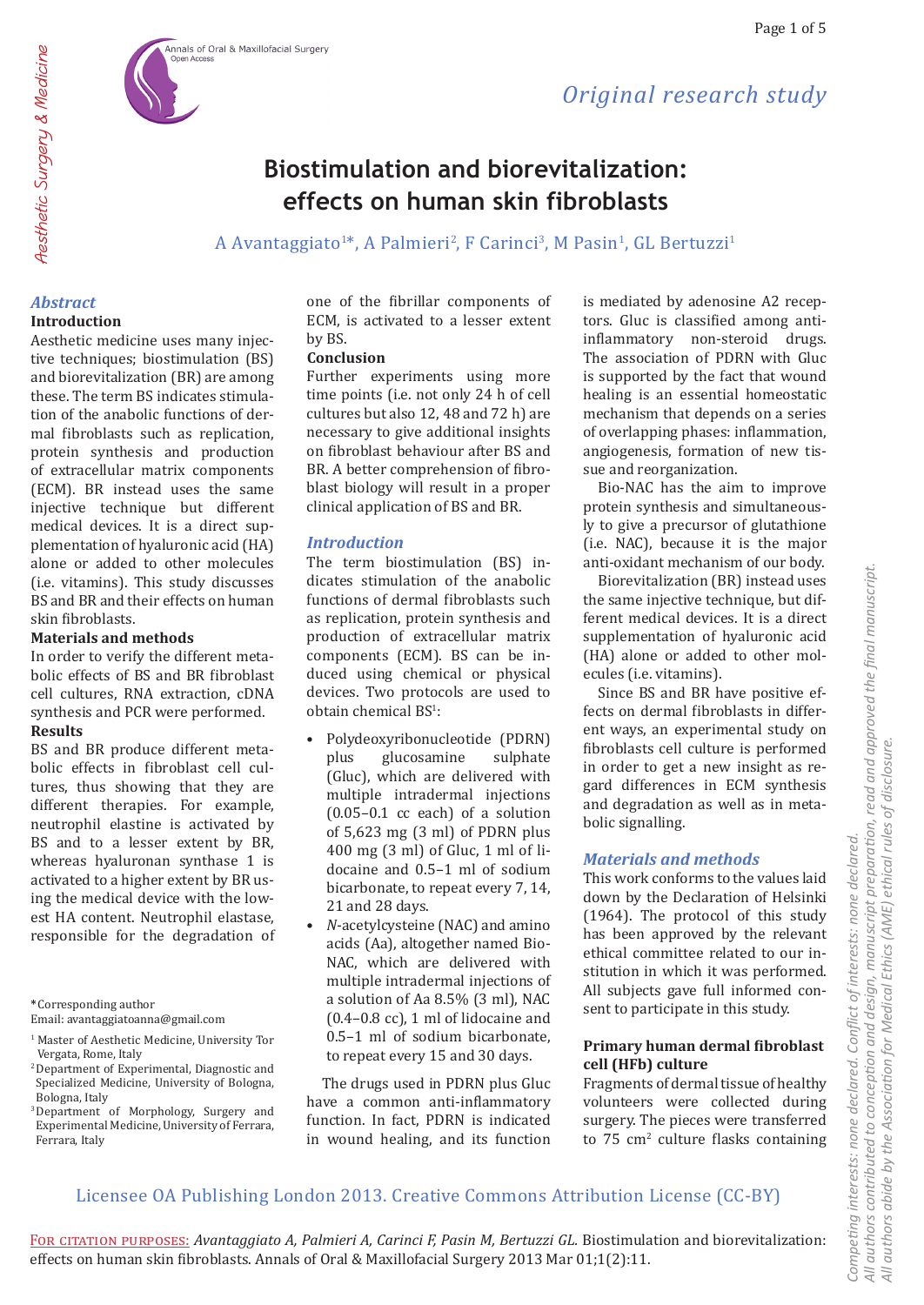

DMEM medium (Sigma-Aldrich, Inc., –‱<del>∛ \*</del>‡1⊿



Cells were incubated in a humidi-  $\mathbf{F}^*$   $\mathbf{F}$ <sup>2</sup>  $2^f$ uyå Medium was changed the next day and twice a week. After 15 days, the  $\frac{m}{2}$ 

 $\frac{1}{2}$   $\frac{1}{2}$  $\frac{1}{2}$  if the  $\frac{1}{2}$ 

# **Cell culture**

## $\Box$ **•‡…'•†'ƒ•‰‡á–Ї›™‡"•‡†'•**

a layer of:

- PDRN 5,625 mg (Placentex integro, Mastelli, Sanremo, Italy) and : Že⊩r ‰  $--$ ' $\check{\mathbf{B}}$ Milan, Italy).
- NAC (Almus s.r.l., Pomezia, Rome, — *那*"zäv

electrolytes were used for intrave-  $-48+$ 

tains a series of essential amino acids (isoleucine, leucine, lysine, •‡–Š‹'•‡á'Ї•›Žƒ•‹‡á–Š"‡' -

主义/董  ƒ•†

non-essential amino acids (ala- •‹‡á ƒ"‰‹•‡á Š‹•–‹†•‡á '"'Ž‹•‡á

serine and cysteine) (Freamine  $j^* \# j^*$ 

the concentration of 20 mg/ml as used the *in vivo*<sub> $n$ </sub>

### **и** – *т* '•†'ƒ•‰‡á–Ї›™‡"•‡†'•ƒ

layer of three medical devices with  $#+#a$ 

- Ǥʹ Ȁ and vitamins (Skinkò E Viscoderm Ibsa//Revitacare, Saint Ouen d'Aumone, France),
- ͳͲ Ȁ tides (Newest Mastelli, Sanremo, Italy),

• ʹͲ Ȁ tion (Restylane® ← $\tilde{\mathbf{Z}}$ ' $\tilde{\mathbf{Z}}$ Sweden).

A set of untreated cells were used as control. The cells were maintained ‹• ƒ Š—•‹†Ð‡† ƒ–•'•'Ї" 'ˆ w¨

# CO $_{2}$ £uytv Si ‡  $-\mathbf{\hat{w}}$   $\mathbf{\hat{w}}$

nized and lysed for RNA extraction.

# **RNA processing and real-time PCR ‡˜"•‡ –"ƒ••…"‹'–'• –' … ™ƒ•**

# **'‡"ˆ'•‡† †‹"‡…–Ž› ˆ"'• …—Ž–"‡†**

cell lysate using the TaqMan Gene Ex- '**Äæ**eh •"‹'•…äá

Austin, TX), following the manufac- –<del>& " *Š*I</del>

cells were lysed with lysis buffer and RNA released in this solution. Cell lysate were reverse-transcribed to cDNA using the RT Enzyme Mix and

'f"<del>f</del> •"‹'•…ä- $\check{a}$  $\Psi$  $'$   $\uparrow$   $\downarrow$   $\downarrow$   $\downarrow$   $\uparrow$   $\downarrow$   $\downarrow$   $\downarrow$   $\downarrow$   $\downarrow$   $\downarrow$   $\downarrow$   $\downarrow$   $\downarrow$   $\downarrow$   $\downarrow$   $\downarrow$   $\downarrow$   $\downarrow$   $\downarrow$   $\downarrow$   $\downarrow$   $\downarrow$   $\downarrow$   $\downarrow$   $\downarrow$   $\downarrow$   $\downarrow$   $\downarrow$   $\downarrow$   $\downarrow$   $\downarrow$   $\downarrow$   $\downarrow$   $\downarrow$   $\downarrow$  "‡•ƒ•–‡"‹š-''Ž‹‡†‹' systems, Foster City, CA), and the •'‡…‹Ð ƒ•› ™ƒ• †‡•‹‰•‡† ˆ'" –Ї <sup>‡</sup>د پر پر پر پر پر پر چین کے استعمال کرنے کے اس کا ایک بیٹ کے اس کا ایک بیٹ کے اس کا ایک بیٹ کا ایک بیٹ کا ایک ب<br>تاریخ کے بیٹ کا ایک بیٹ کا ایک بیٹ کا ایک بیٹ کا ایک بیٹ کا ایک بیٹ کا ایک بیٹ کا ایک بیٹ کا ایک بیٹ کا ا £∰ fr **ِ ∰∕**∕≸ ywrr "**\*\$** …'•–ƒ‹•‡† sr ÁŽ t- '™‡" ® "‡•ƒ•–‡"‹š-''Ž‹‡†‹'- •›–‡••-á vrr • …'•‡–" ƒ–‹'• 'ˆ  $^*$  $\frac{1}{2}$ 

# **ež**ie–

contamination of reagents. PCR was '¥Š®o

cates. 𒔇•‹'• ™ƒ• "—ƒ•–‹Ð‡† —•‹•‰

 $\ddot{\bm{z}}$ æä  $\circ$ 

sion levels were normalized to the ‡š'"‡•‹'•ˆ–Ї'—•‡•'‹•‰‡•

*Homo sapiens* III

*'"'–‡‹•s-䊇š'"‡•‹'•™ƒ•* evaluated as fold changes relative

### –'–**遵–**≇ä  $H$ 55

ta/delta calculation method. Forward 112.5

# $\blacksquare$

 $^{\prime\prime}$ ‡† á and are listed in Table 1.



*‡Žƒ•–‹•‡* **айбо** for elastin synthesis) is activated by

# *Original research study*

BS and less by BR (Figure 1). On the other hand, hyaluronan synthase 1 s#

the medical device with the lowest …'•–‡•–ä

Figure 2 shows the effects on growth differentiation factor 6 (GDF6), insulin-like growth factor s s 穆  $\overline{a}$ ä

GDF6 is more activated by the treatment with NAC/Aa and PDRN/Gluc. IGF1 is strong, inhibited by PDRN/ Gluc and very lightly stimulated in the other cases. DSP is always stimulated.

Figure 3 shows the effects of acti- ˜ƒ–‹'• '• Š›ƒŽ—"'•‹†ƒ•‡ s -s- $\overline{a}$ 

given by all the treatments, whether <u>‡-</u>ጀ්*፪* á‡ - $\mathfrak{a}$   $\mathfrak{t}$  -

# ·<sup>\*</sup>\*\*

 $-\mathbf{\tilde{M}}$   $\delta$ less activated by PDRN/Gluc.

 ‹‰—"‡v"‡''"–•–Їˆ‡…–'••‡– -

 $\mathcal{F}\mathcal{L}\mathcal{S}\mathcal{F}$ ments enhanced the activity of MMP; only MMP13 is inhibited by PDRN/ Gluc and only lightly activated by NAC/Aa.

# *Discussion*



in wound healing for the ability of  $'$  +  $\frac{1}{2}$   $\frac{1}{2}$ 

nucleotides, in micromolar concen-  $-\frac{\varphi}{\sqrt{2}}$   $-\frac{\varphi}{\sqrt{2}}$   $\frac{\varphi}{\sqrt{2}}$ 

and intracellular cAMP by increasing the extracellular concentration of adenosine<sup>2</sup>. Adenosine is generated from ATP catabolism and is a  $'$  $^{\mathbf{w}}$   $^{\mathbf{w}}$ 

tion. There are at least four differ- **‡#…'←堂…** 

|              |  | surface. They are members of the |  |
|--------------|--|----------------------------------|--|
| $\chi$ yaf'f |  |                                  |  |
| %"罐"         |  |                                  |  |

# $\frac{1}{2}$

# **手斗宽洗**

The increase of deoxyribonucleotides and deoxyribonucleosides is "‡''"–‡† –' Šƒ˜‡ ƒ •‹–'‰‡•‹… ‡ˆ -  $\ddagger$ e $\ddot{\mathbf{z}}$ 

effect is mediated by the activa-  $-\epsilon$ " $\frac{\omega}{2}$   $-\frac{\epsilon}{2}$ 

# Licensee OA Publishing London 2013. Creative Commons Attribution License (CC-BY)

For citation purposes: *Avantaggiato A, Palmieri A, Carinci F, Pasin M, Bertuzzi GL.* Biostimulation and biorevitalization: effects on human skin fibroblasts. Annals of Oral & Maxillofacial Surgery 2013 Mar 01;1(2):11.

.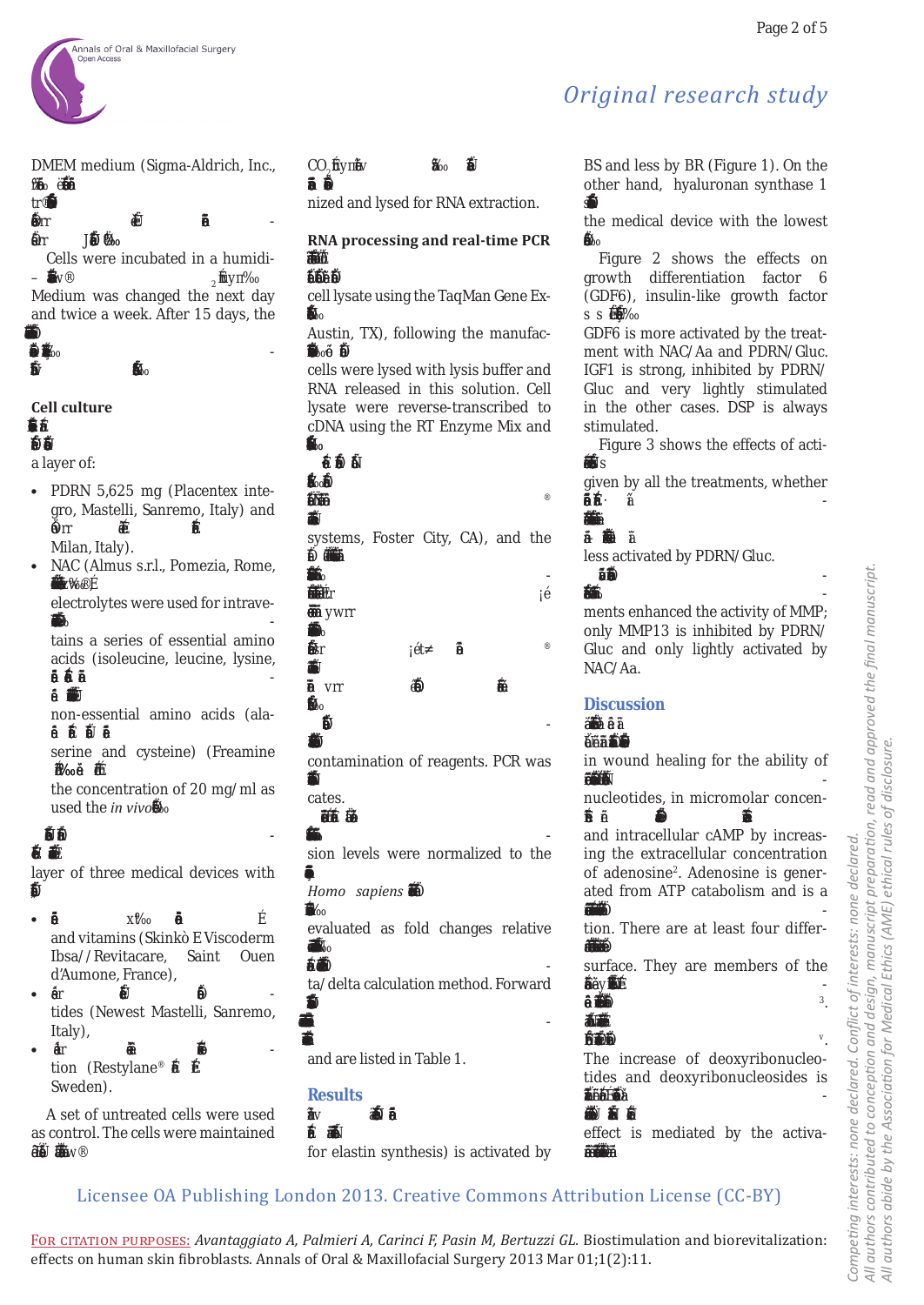| Original research study |  |
|-------------------------|--|
|                         |  |

| <b>Table 1</b><br>Primer sequences for SYBR® Green assay |                                                   |                                                      |  |  |  |
|----------------------------------------------------------|---------------------------------------------------|------------------------------------------------------|--|--|--|
| Gene symbol                                              | <b>Gene name</b>                                  | Primer sequence (5' > 3')                            |  |  |  |
| <b>DSP</b>                                               | Homo sapiens desmoplakin                          | F-ATGACCTGAGGAGAGGACGAA<br>R-AGGCTCTCTCTTTCCTGTACCAC |  |  |  |
| <b>FLN</b>                                               | Homo sapiens elastin                              | F-CTAAATACGGTGCTGCTGGC<br>R-CATGGGATGGGGTTACAAAG     |  |  |  |
| HAS1                                                     | Homo sapiens hyaluronan<br>synthase 1             | F-CTCGGAGATTCGGTGGACTA<br>R-CGCTGATGCAGGATACACAG     |  |  |  |
| GDF <sub>6</sub>                                         | Homo sapiens growth differ-<br>entiation factor 6 | F-CCCCACGAGTACATGCTGTC<br>R-GAGCATGGACACATCAAACAA    |  |  |  |
| IGF1                                                     | Homo sapiens insulin-like<br>growth factor 1      | F-GCGCAATGGAATAAAGTCCT<br>R-ACAGCGCCAGGTAGAAGAGA     |  |  |  |
| <b>FLANF</b>                                             | Homo sapiens elastase, neu-<br>trophil expressed  | F-CTACGACCCCGTAAACTTGCT<br>R-CCTCACGAGAGTGCAGACGTT   |  |  |  |
| HYAL1                                                    | Homo sapiens hyaluronoglu-<br>cosaminidase 1      | F-ACAGATGTATGTGCAACACCG<br>R-AAGGGCCCCAGTGTAGTGTC    |  |  |  |
| MMP13                                                    | Homo sapiens matrix metal-<br>lopeptidase 13      | F-AGTTCGGCCACTCCTTAGGT<br>R-TGGTAATGGCATCAAGGGAT     |  |  |  |
| MMP <sub>2</sub>                                         | Homo sapiens matrix metal-<br>lopeptidase 2       | F-TACGATGGAGGCGCTAATGG<br>R-CGCATGGTCTCGATGGTATT     |  |  |  |
| MMP3                                                     | Homo sapiens matrix metal-<br>lopeptidase 3       | F-TTTCCCAAGCAAATAGCTGAA<br>R-AGTTCCCTTGAGTGTGACTCG   |  |  |  |
| <b>TFRC</b>                                              | Homo sapiens transferrin<br>receptor protein 1    | F-CGCTGGTCAGTTCGTGATTA<br>R-GCATTCCCGAAATCTGTTGT     |  |  |  |



*Figure 1:* Treatment effects (BR and BS) on neutrophil elastine expression after 24 h of incubation.

A2 subtype<sup>5</sup>. Vascular endothelial growth factor and protein wound content were enhanced after PDRN wound injection in diabetic mice. Furthermore, it demonstrated an

increased wound breaking strength, increase in CD31 and induced transglutaminase II and angiopoietin-1 expression<sup>6</sup>. PDRN is demonstrated to increase nucleic acid biosynthesis

and enhance both cellular replication and protein synthesis. In fact, the nucleotides and nucleosides derived from PDRN degradation can be used as signalling transductors in the extracellular environment or can be internalized. In the intracellular compartment, they can provide purinic and pyrimidinic rings for nucleic acid synthesis via activation of the salvage ways' that  $per$ mits a major speed and an energy spare with respect to the *de novo* metabolic ways.

Gluc is classified among antiinflammatory non-steroid drugs and used in knee arthrosis. Gluc is one of the major precursors in glucosaminoglycans synthesis. The glucosamine and acetic acid together produce *N*-acetylglucosamine, and its polymerization with glucuronic acid gives HA.

The reported result on BS shows an opposite activation of genes responsible for the formation and degradation of fibrillar and amorphous components of ECM (Figures 1 and 3). In fact, it showed less activation of HAS1 but double activation of HYAL1, strong activation of ELN and very light activation of ELANE. Thus, BS increases the synthesis of one of the fibrillar components of ECM and can enhance the degradation of amorphous component of ECM.

The second BS protocol (NAC/ Aa) has the aim to improve protein synthesis and simultaneously administer a precursor of glutathione; it is an indirect way to give an antioxidant without interfering with the homeostatic assessment. *N*-acetylcysteine is the precursor of an amino acid, cysteine, which is one of the three components of glutathione (gamma-glutamyl-cysteine-glycine)<sup>8</sup>. Glutathione is an antioxidant system that works either in intracellular or extracellular compartment. *N*-acetylcysteine is commonly used in acetaminophen poisoning and as a mucolytic<sup>9</sup>, and possesses many

# Licensee OA Publishing London 2013. Creative Commons Attribution License (CC-BY)

For citation purposes: *Avantaggiato A, Palmieri A, Carinci F, Pasin M, Bertuzzi GL.* Biostimulation and biorevitalization: effects on human skin fibroblasts. Annals of Oral & Maxillofacial Surgery 2013 Mar 01;1(2):11.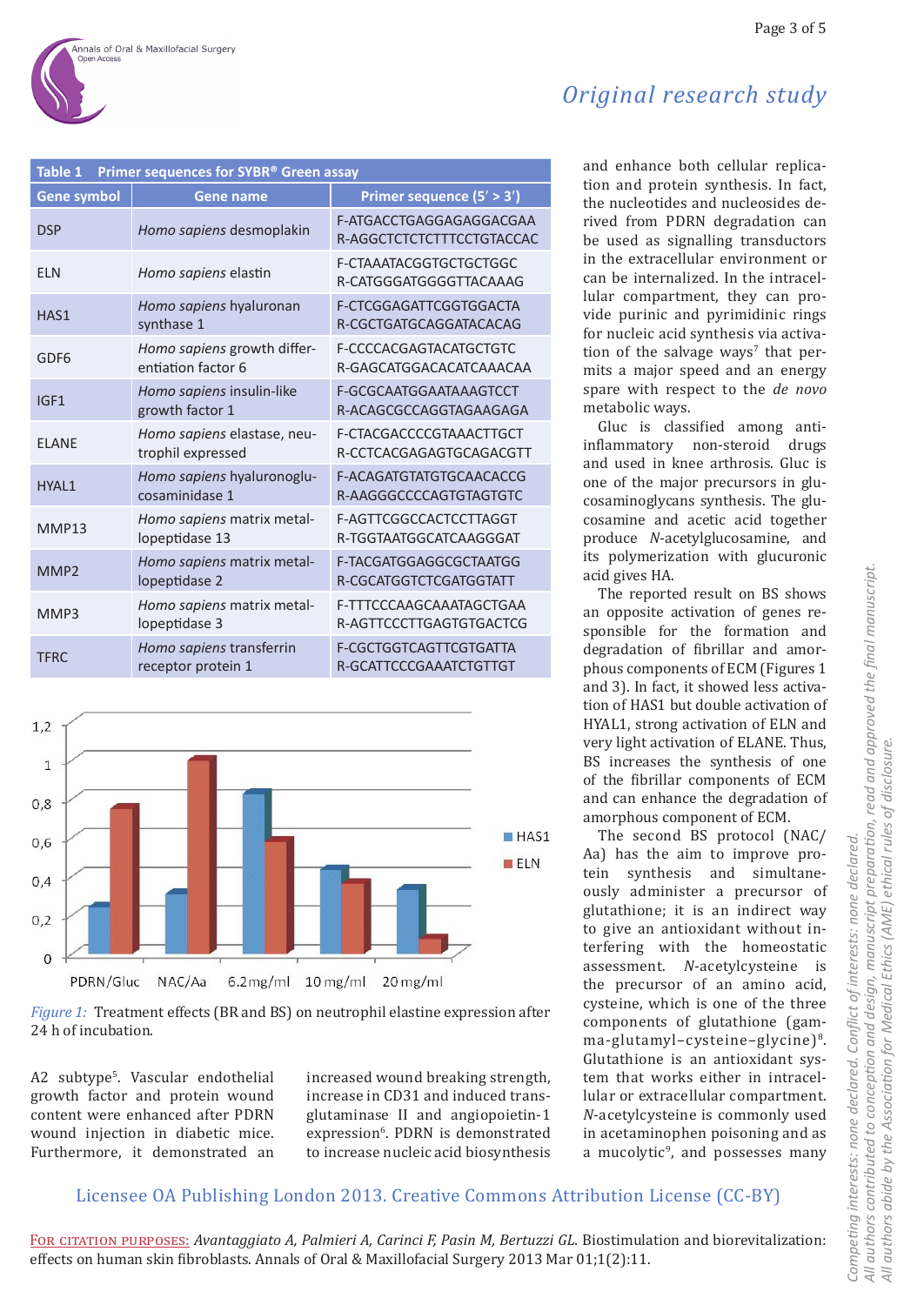







*Figure* 3: Effects of activation on hyaluronidase 1 (HYAL1) by all treatments.

other useful effects. In fact, it is an antioxidant, a hepatic protector, a booster of nitroglycerine, a promoter of glutathione synthesis and a depressor of synthesis of lipoproteins and homocysteine<sup>10</sup>. It can act as a modulator and protect neural cells from apoptosis $11$ . The behaviour is very similar to BS performed with PDRN/Gluc, but with NAC/Aa, we did not see any strong inhibition of IGF1. The reason for this inhibition is not clear at the moment, even if some studies on animal models and on centenarians relate the reduction of GH or IGF1 to the length and quality of life<sup>12, 13</sup>.

BR uses the same injective technique, but the drugs are medical devices with different types and concentrations of HA. HA is a highmolecular mass polysaccharide of the extracellular matrix especially of soft connective tissues. It is synthesized in the plasma membrane of fibroblasts by addition of sugars to the reducing end, whereas the non-reducing end protrudes into the pericellular space. It is a polymer of dimeric units of *N*-acetylglucosamine and glucuronic acid<sup>14</sup>. Among its important biological functions, there are the modulation of cellular proliferation, migration

and differentiation, regulation of the extracellular water content and protein homeostasis. HA is largely used in aesthetic medicine for its hydration capability, but its role is not only a filler. In fact, there are two different receptors: the cluster of differentiation 44 (CD44) located on the plasma membrane and the receptor for hyaluronan-mediated motility located in the cytoplasm. The individualization of these receptors attributes to the role HA has in cellular motility, proliferation and angiogenesis $15$ . For some authors, the receptor interaction is different on the basis of HA fragmentation<sup>16, 17</sup>, but others have observed that hyaluronan supplementation to fibroblast culture results in inhibition of cell proliferation, and this is positively related to the concentration of HA but not related to molecular weight, probably because after interaction with receptor CD44 and internalization, HA is always fragmented<sup>18</sup>.

In these experiments, HA is present either as a delivered substance in BR or as a primer in the quality of HAS1 and HYAL1. It can be observed that the medical device with the lowest concentration of HA produced the major stimulation of HAS1 (Figure 1). Moreover, there are evidences of stimulation of HYAL1 with all the tested products.

ECM degradation is an important factor in tissue repair. It is regulated by MMPs and by tissue inhibitors of metalloproteinases. In man, there are 24 different MMPs.

In our experiment, MMP3 is particularly activated by BR procedures, MMP2 is activated in a uniform way in all the cases and MMP13 is strongly inhibited by PDRN/Gluc and only very lightly activated by NAC/Aa (Figure 2).

*Competing interests: none declared. Conflict of interests: none declared.* 

Competing interests: none declared.

*All authors contributed to conception and design, manuscript preparation, read and approved the final manuscript.*

All authors contributed to conception and design, manuscript preparation, read and approved the final manuscript.

Conflict of interests: none declared.

*All authors abide by the Association for Medical Ethics (AME) ethical rules of disclosure.*

All authors abide by the Association for Medical Ethics (AME) ethical rules of disclosure.

# *Conclusion*

BS and BR produce different metabolic effects in 24 h fibroblast cell cultures, thus showing that they are

# Licensee OA Publishing London 2013. Creative Commons Attribution License (CC-BY)

For citation purposes: *Avantaggiato A, Palmieri A, Carinci F, Pasin M, Bertuzzi GL.* Biostimulation and biorevitalization: effects on human skin fibroblasts. Annals of Oral & Maxillofacial Surgery 2013 Mar 01;1(2):11.

Page 4 of 5

# *Original research study*